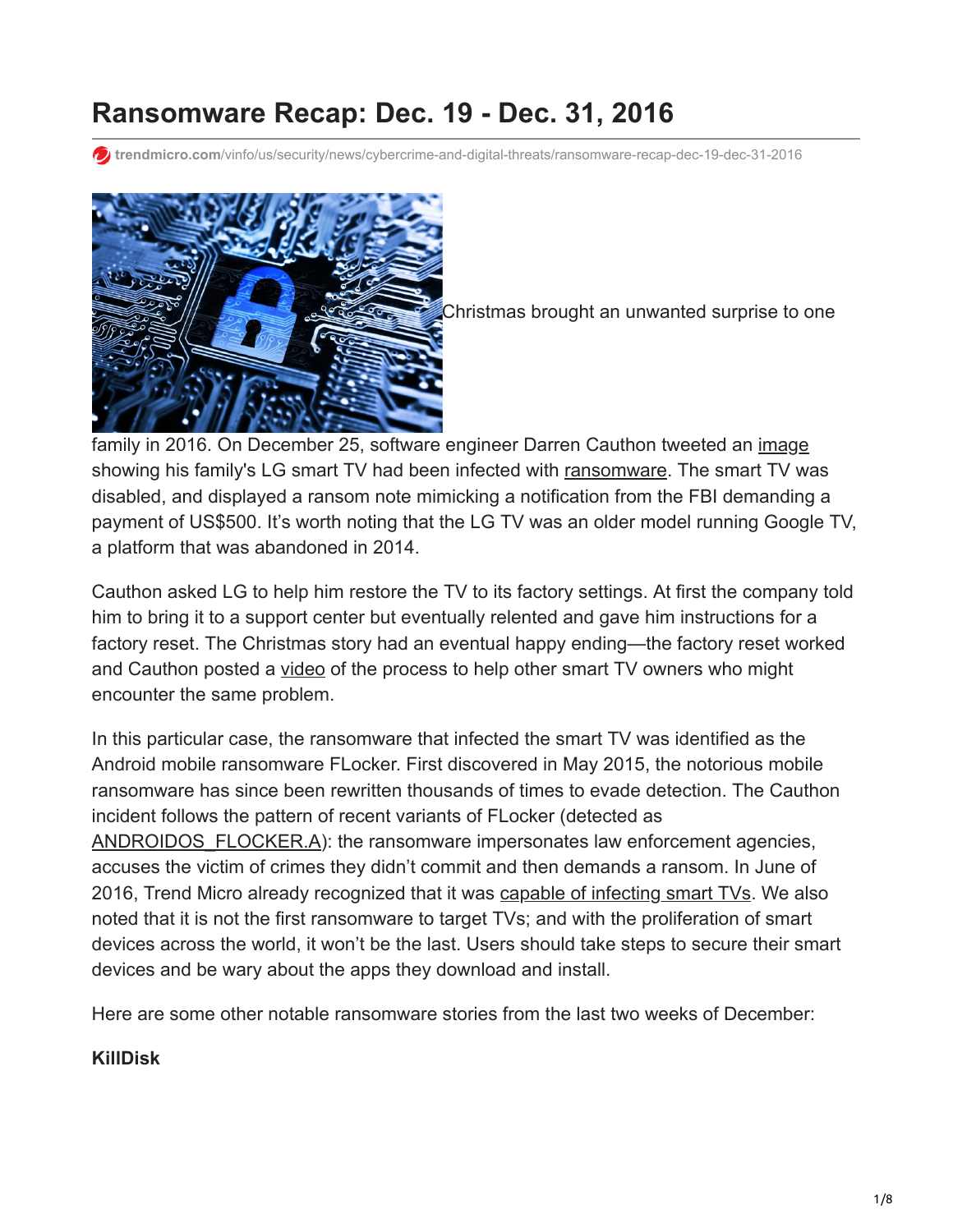[KillDisk](https://www.trendmicro.com/vinfo/us/threat-encyclopedia/archive/malware/killdisk.e) is a malware well-known for being used in cyber-espionage and sabotage operations that hit [several companies](http://blog.trendmicro.com/trendlabs-security-intelligence/killdisk-and-blackenergy-are-not-just-energy-sector-threats/) in the utilities sector. The most well-known case was when it was used in the [BlackEnergy](https://www.trendmicro.com/vinfo/us/security/news/cyber-attacks/faq-blackenergy) attacks that victimized [Ukrainian energy companies](https://www.trendmicro.com/vinfo/us/security/news/cyber-attacks/first-malware-driven-power-outage-reported-in-ukraine) in late December 2015.

In mid-December of 2016, KillDisk was reportedly deployed in an operation hitting Ukrainian [banks. According to reports, after the TeleBot backdoor Trojan was installed, KillDisk deleted](http://news.softpedia.com/news/blackenergy-hackers-now-launching-attacks-against-ukrainian-banks-511003.shtml), replaced, or rewrote crucial files to render computers unbootable and cover up illicit operations. The malware is believed to be developed by the TeleBots group, which created the TeleBot backdoor Trojan.

Now, KillDisk (detected as RANSOM\_KILLDISK.A) has been updated with a ransomware feature that encrypts targeted files and appends them with string "do not touch crypted file." After encryption, it locks out the user and displays a simple ransom note. Other [reports](https://www.enterprisetimes.co.uk/2016/12/30/killdisk-ransomware-wants-210000/) show that the KillDisk ransomware component asks for a huge ransom: 222 Bitcoin, which amounts to about US\$210,000.

*Figure 1.KillDisk sample encrypted file*

We are so sorry, but the encryption of your data has been successfully completed, so you can lose your data or pay 222 btc to 1Q94RXqr5WzyNh9Jn3YLDGeBoJhxJBigcF with blockchain.info contact e-mail: vuyrk568gou@lelantos.org

#### *Figure 2. KillDisk ransom note*

We have identified that KillDisk fulfills a certain purpose for cybercriminals, the 'clean up' after a Trojan installation to hide traces of the infection. This new ransomware update adds another layer to that—if the victim is preoccupied by the ransomware, he or she might not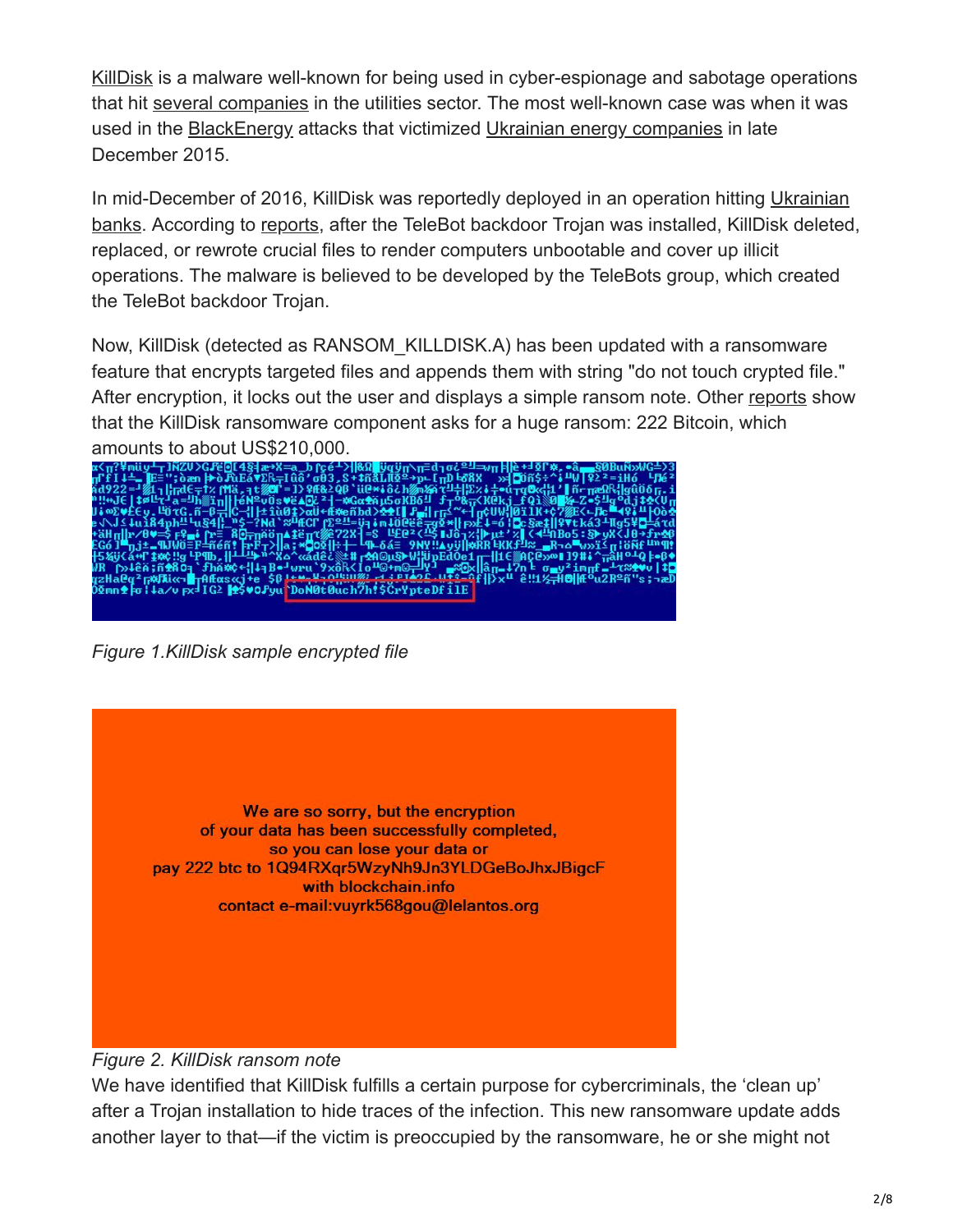look for another type of malware infection.**Koovla**

Koovla (detected as RANSOM\_EDA2RUNSOME.B) is a new and unusual ransomware variant. It calls itself a [Jigsaw](http://blog.trendmicro.com/trendlabs-security-intelligence/jigsaw-ransomware-plays-games-victims/) "twin", but doesn't follow the behavior of the older ransomware. After it encrypting targeted files, Koovla offers a free decryption key if the victim reads two security articles, one about [safe browsing](https://security.googleblog.com/2010/09/stay-safe-while-browsing.html) and the other about [the Jigsaw ransomware.](http://www.bleepingcomputer.com/news/security/jigsaw-ransomware-decrypted-will-delete-your-files-until-you-pay-the-ransom/) The motive behind this tactic is unclear, but if the aim of the ransomware operators is to raise awareness then they follow the footsteps of other "educational" families such as [EduCrypt](http://www.ibtimes.co.uk/educrypt-ransomware-that-teaches-victims-lesson-about-internet-safety-1568106) and [Shinolocker](https://www.trendmicro.com/vinfo/us/threat-encyclopedia/malware/ransom_shinolock.a).

In their ransom note, the ransomware operators say that if the victim is too "lazy" to read the articles, their files will be deleted. It doesn't seem ready for distribution though, as the sample obtained will actually terminate if the button of its message window is clicked.

The complete text of the ransom note reads:

*"Hello, I'm nice Jigsaw or more commonly known as Jigsaws twin.*

*Unfortunately all of your personal files (pictures, documents, etc...) have beenencrypted by me, an evil computer virus know as 'Ransomeware'.*

*Now now, not to worry I'm going to let you restore them but only if you agree to stop downloading\unsafe applications off the internet.*

*If you continue to do so may end up with a virus way worse than me! You might even end up meetingmy infamous brother Jigsaw :(*

*While you're at it, you can also read the small article below by Google's security team on how to stay safe online.*

*Oh yeah I almost forgot! In order for me to decrypt your files you must read the two articles below, once you have click the \"Get My Decryption Key\" button.*

*Then enter in your decryption key and click the \"Decrypt My Files\" button. Eventually all of your files will be decrypted :)*

*If the timer reaches zero then all of your personal files will be deleted because you were too lazy to read two articles."*

### **Adam Locker**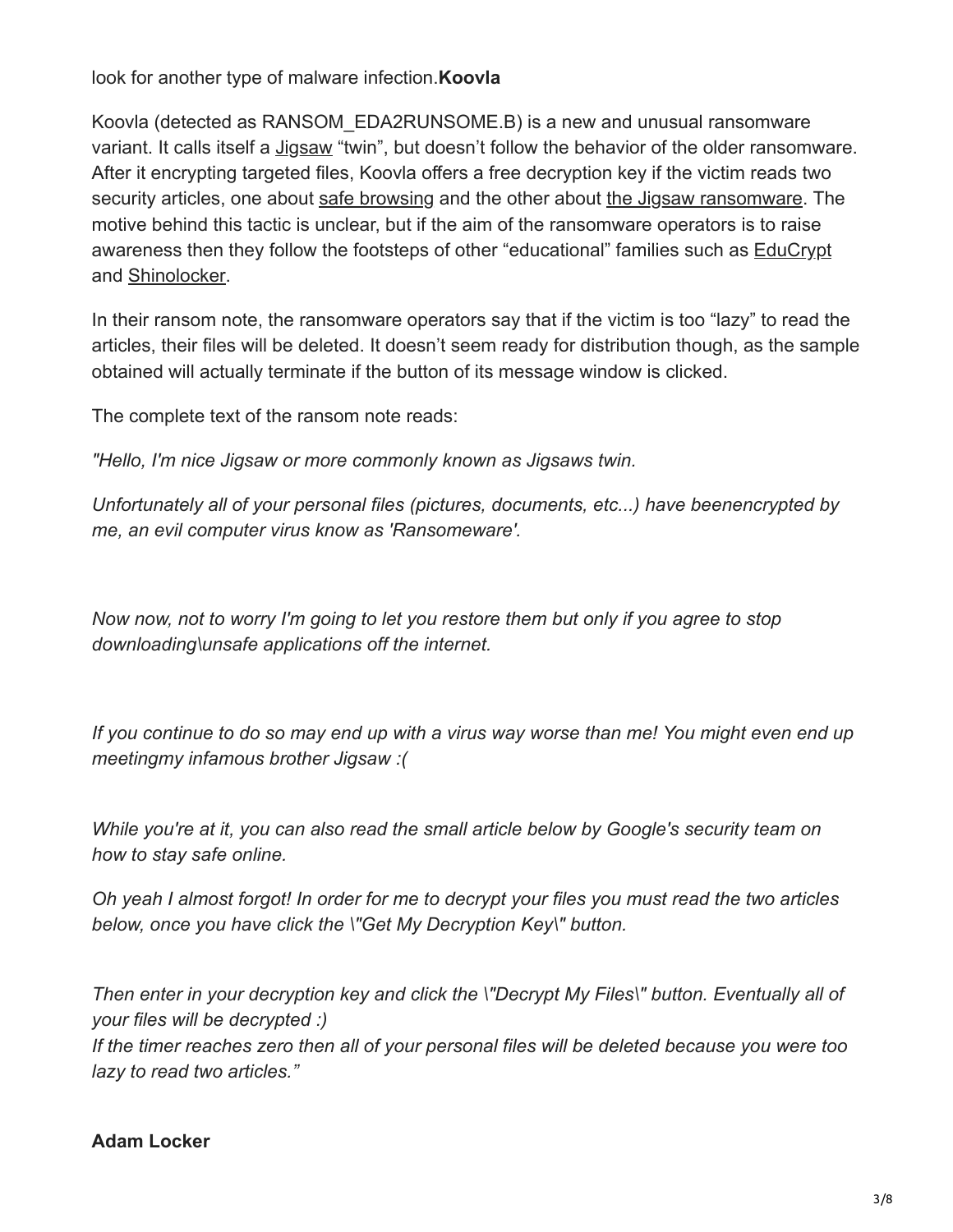Adam Locker (detected as RANSOM\_ADAMLOCK.A) encrypts targeted files on a victim's system but offers them a free decryption key which can be accessed through [Adf.ly,](https://adf.ly/) a URL shortening and advertising service. Victims just need to click on the "Open" button on the ransom note and they are led to adf[.]ly/1h2U8c. The shortened link redirects them to http://adamlocker[.]000webhostapp[.]com/key.html, a page that shows the decryption key.

This ransomware veers away from traditional extortion techniques: instead of demanding ransom from victims directly, it uses them to earn money through Adf.ly's payment scheme. The company promises that people can "earn money just by posting links". Adf.ly typically shows ads before leading users to their intended link, and the link posters get paid for driving traffic to the ads.

The company compensates each poster every time their link is clicked —the more views, the more money earned. The ransomware operators are simply driving up their page views and making money by abusing this legitimate service.



*AdamLocker ransom note*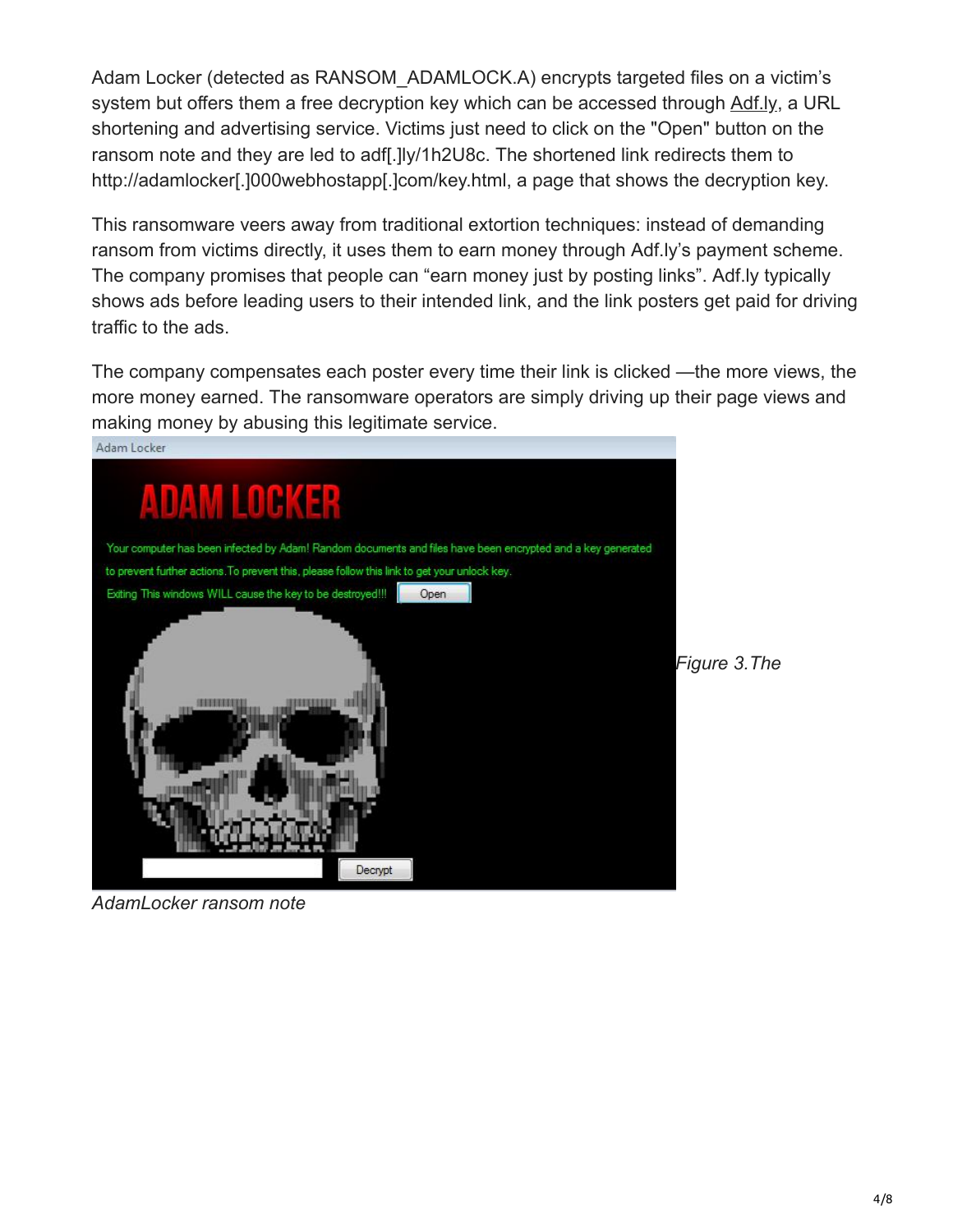| C:\Users\win7\Desktop\SysTracer.exe.adam                                                      |   |
|-----------------------------------------------------------------------------------------------|---|
| C:\Users\win7\Desktop\Toggle Snapshot.vbs.adam<br>C:\Users\win7\Desktop\tracer.debug.log.adam |   |
| C:\Users\win7\Desktop\User Temp.Ink.adam<br>C:\Users\win7\Desktop\Windows.Ink.adam            |   |
| C:\Users\win7\Desktop\ AV Tools.Ink.adam                                                      |   |
| C:\Users\win7\Desktop\virus.Ink.adam                                                          | Ξ |
| D:\Bait\calc.exe.adam                                                                         |   |
| D:\Bait\notepad.exe.adam                                                                      |   |
| D:\Bait\Bait.bd.adam                                                                          |   |

*Figure 4.Adam Locker's decryption screen*

# **DeriaLock**

Another ransomware family that was spotted during the Christmas holidays was DeriaLock. First seen on Christmas Eve and updated only a few days after, this particular family asks victims to contact a Skype account for the ransom payment.

The first variant (detected as RANSOM\_DERIALOCK.A) was only a screenlocker. The second variant (detected as RANSOM\_DERIALOCK.B) was updated with an encryption routine and appends .deria to the names of files that it encrypts.

Even after the update, victims are still asked to contact a Skype account for payment purposes. The amount demanded is actually US \$10 less than the first variant. The updated version also has a progress bar showing the time allotted for paying the ransom: 1 day. If payment is not made by that time, it claims that it will delete all private files.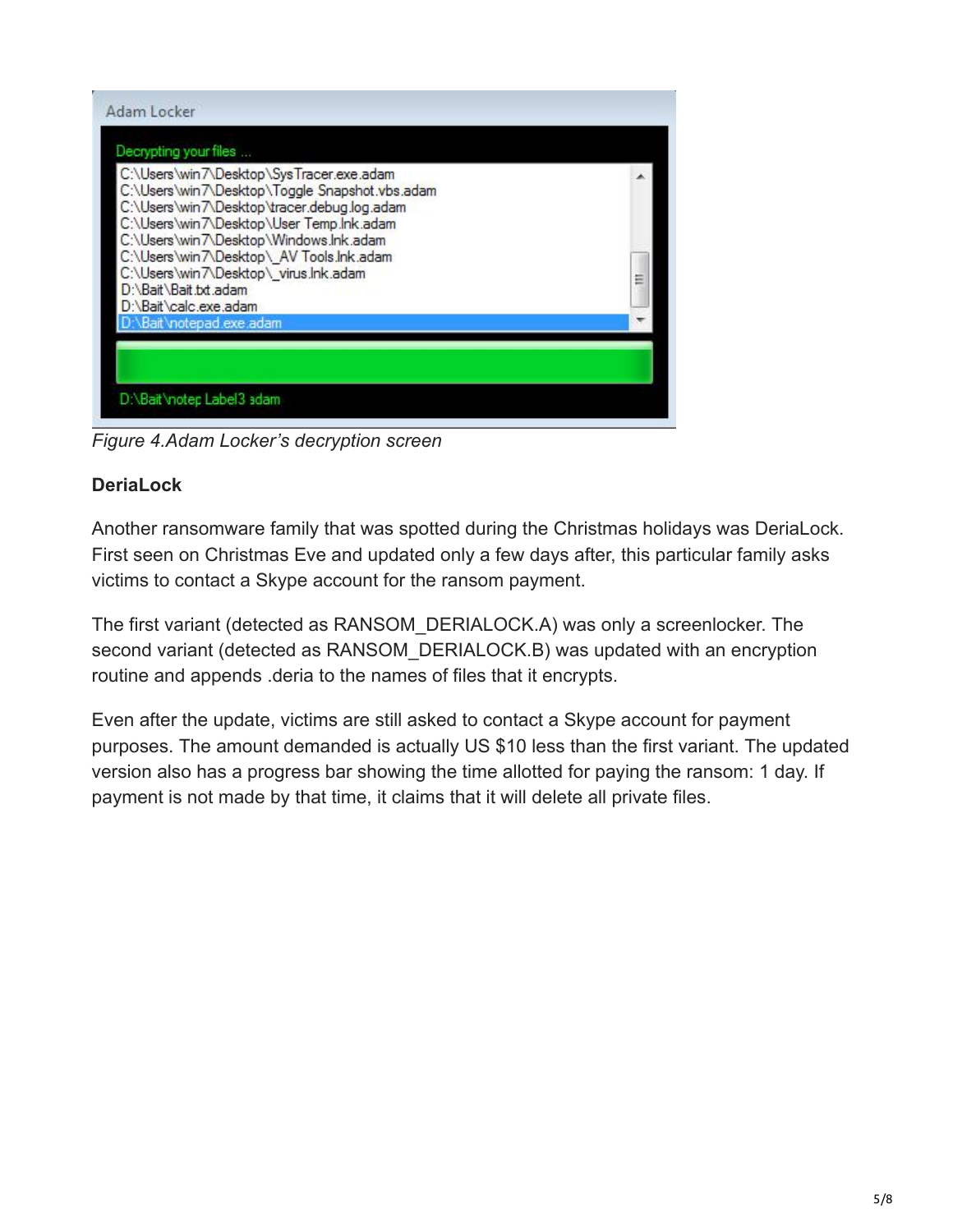### YOUR PC IS LOCKED BY DERIALOCK!

JOCKED!<br>START YOU PC ALL DATA WILL DELETE.<br>DATA BACK, PAY 30 USD.

**NICTIONS:** 

PUTER/DATA BACK EXDCEPT TO PAY A SPECIAL KEY. HWID THE BOTTOM LEFT IS TO BE SEEM. HIM YOU BUY THE KEY, PASTE HIM INTO THE TEXTB0) **GERMAN:** ESPANOL: **KEY:** 

#### HWID:

*Figure 5. DeriaLock's first variant was a simple screenlocker*

| $\mathbf{X}$<br>YOU ARE FUCKED M8                                   |
|---------------------------------------------------------------------|
| YOU ARE INFECTED WITH DERIALOCK!                                    |
| <b>1. ALL YOUR FILES HAVE BEEN ENCRYPTED!</b>                       |
| <b>2. DONT TRY TO DELETE DERIALOGK!</b>                             |
| <b>3. PAY 20 USD TO THE SKYPE AGGOUNT</b>                           |
| <b>5. IF YOU MADE THE PAYMENT</b><br>IR COMPUTER BACK!              |
| 6. IF THE PROGRESS IS 100% ~1<br>ELETE ALL PRIVAT                   |
| <b>7. FOR EACH TRY TO DO ANYTHIN</b><br>ELETE FILES!                |
| 8. IF YOU TRY TO DELETE ARIZONATHEN DELETE ALL YOUR PRIVATE FILES A |
| <b>EXPECT ~ARIOZNACODE AND COMPL3X = 0</b>                          |
| HWID: 42195b146ad4041eca668b15202df1e1                              |
| <b>I PAY GET MY FILES</b><br><b>KEY:</b>                            |
|                                                                     |

*Figure 6. DeriaLock is updated with an encryption routine and new visuals*

### **Hidden Tear variants**

Two new Hidden Tear-based variants were spotted in late December 2016. The first is KoKoKrypt (detected as RANSOM\_HIDDENTEARKOKO.A), which is a very straightforward ransomware. It encrypts files and adds the extension .kokolocker. Victims are served a ransom note demanding .1 Bitcoin, or US\$90.

The second is the Guster ransomware (detected as RANSOM\_HIDDENTEARGUSTER.A). It uses the extension .locked. This particular ransomware has an animated screenlocker with a voice-over and a 48:00:00 countdown. The ransom is set at .4 Bitcoin, or roughly \$365.

[The continuing emergence of Hidden Tear variants shows just how dangerous open source](http://blog.trendmicro.com/the-problem-with-open-source-malware/) ransomware is. Opportunistic malware developers will abuse any available resource.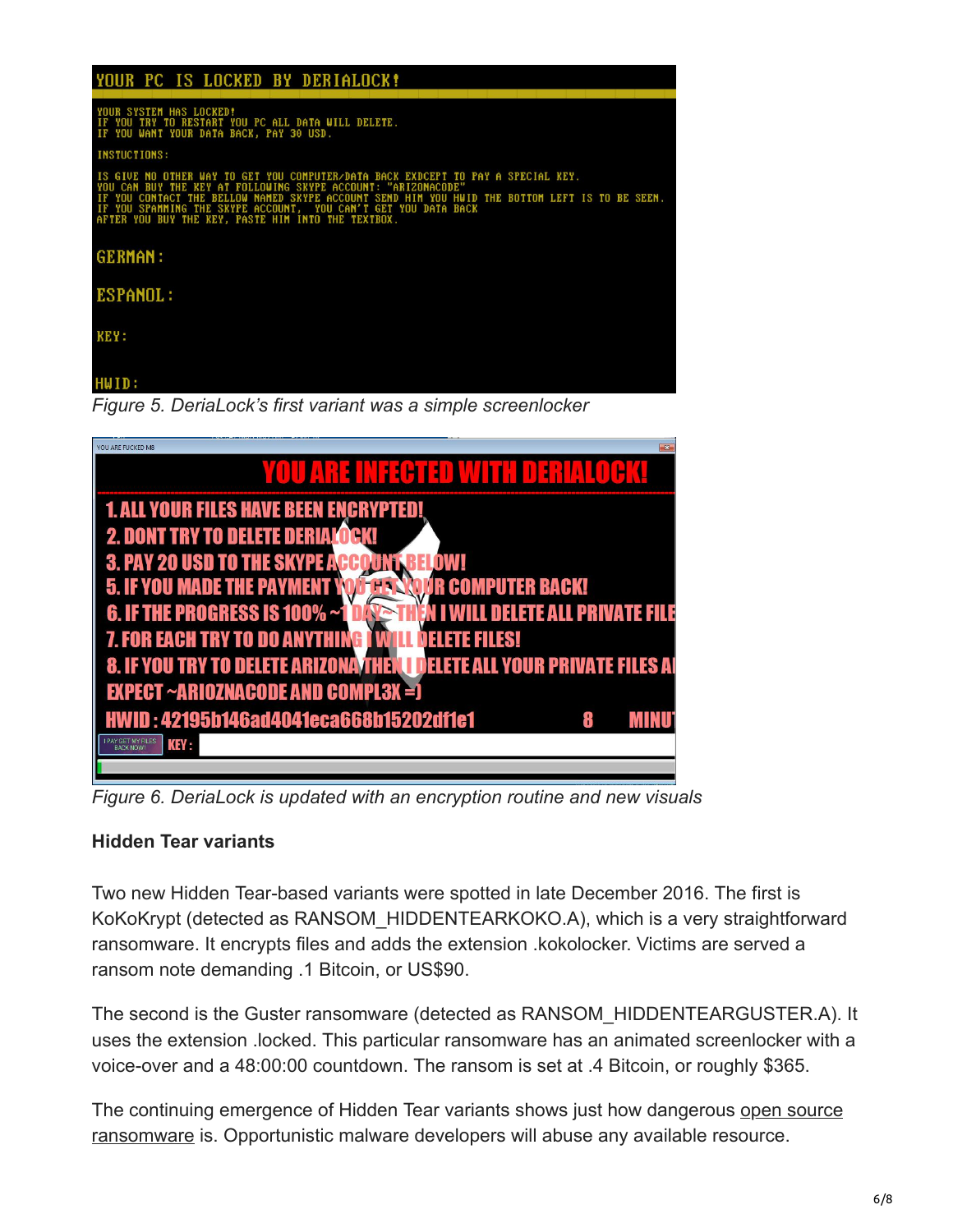

*note for Guster*

## *Ransomware solutions:*

Trend Micro offers different solutions to protect enterprises, small businesses, and home users to help minimize the risk of getting infected by ransomware:

Enterprises can benefit from a multi-layered, step-by-step approach in order to best mitigate [the risks brought by these threats. Email and web gateway solutions such as Trend Micro™](https://www.trendmicro.com/us/small-business/product-security/worry-free-cloud-first/index.html) Deep Discovery™ Email Inspector and [InterScan™ Web Security p](https://www.trendmicro.com/us/enterprise/web-security/index.html)revents ransomware from ever reaching end users. At the endpoint level, [Trend Micro Smart Protection Suites](https://www.trendmicro.com/us/business/complete-user-protection/index.html#smart-protection-demos) deliver several capabilities like high-fidelity machine learning, behavior monitoring and application [control, and vulnerability shielding that minimizes the impact of this threat. Trend Micro Deep](https://www.trendmicro.com/us/enterprise/security-risk-management/deep-discovery/index.html) [Discovery Inspector detects and blocks ransomware on networks, while Trend Micro Deep](https://www.trendmicro.com/us/enterprise/cloud-solutions/deep-security/index.html) Security™ stops ransomware from reaching enterprise servers–whether physical, virtual or in the cloud.

For small businesses, [Trend Micro Worry-Free Services Advanced](https://www.trendmicro.com/us/small-business/product-security/worry-free-cloud-first/index.html) offers cloud-based email gateway security through Hosted Email Security. Its endpoint protection also delivers several capabilities such as behavior monitoring and real-time web reputation in order detect and block ransomware.

For home users, [Trend Micro Security 10 p](https://www.trendmicro.com/us/home/products/software/maximum-security/index.html)rovides strong protection against ransomware by blocking malicious websites, emails, and files associated with this threat.